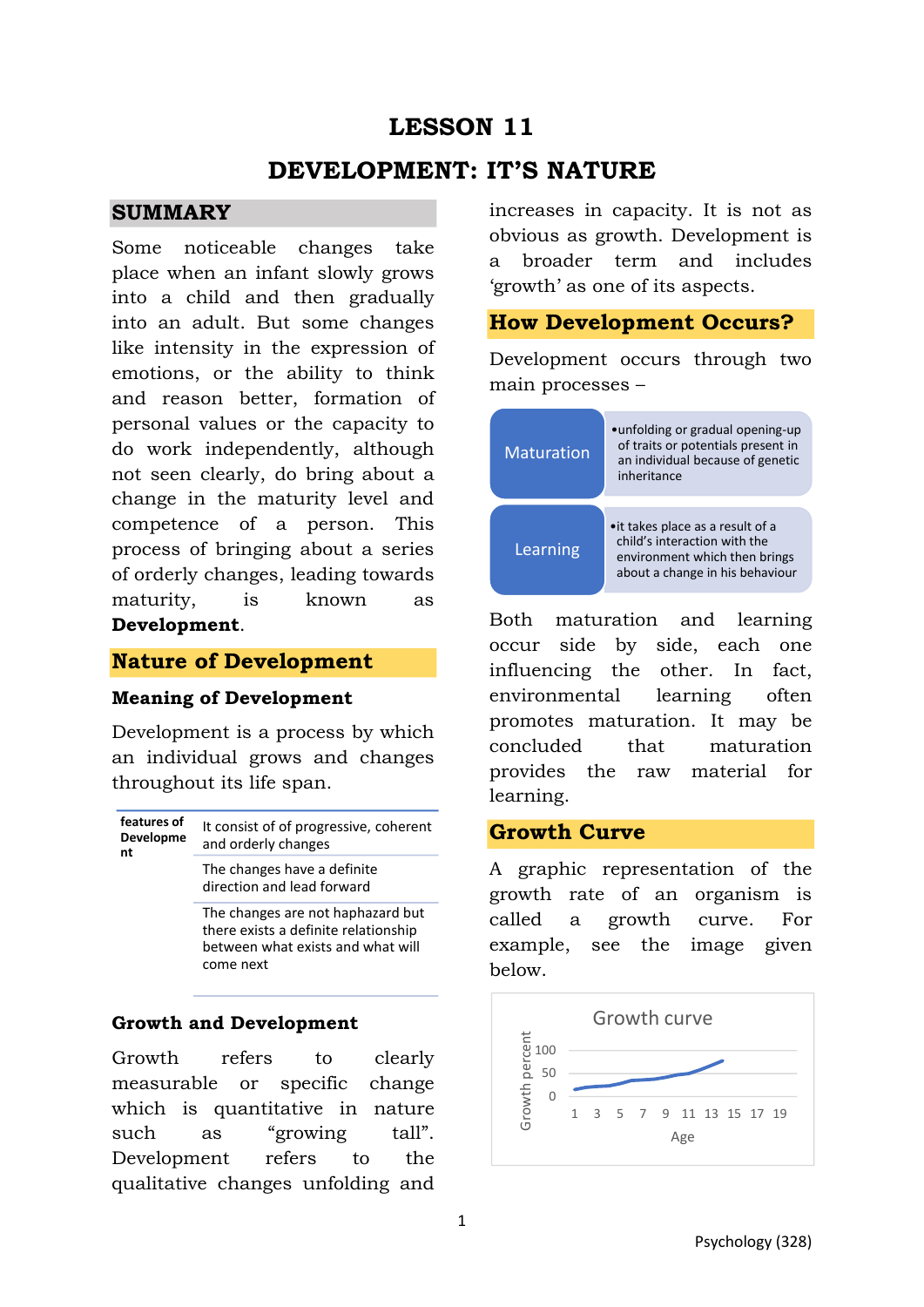Growth is very rapid in the first three years and in the first year it is more rapid. Thereafter, from 5years to approximately 12 years, the pace of growth slows down. This is called the **plateau stage**. In adolescence (12-18 years), is a growth spurt stage - rapid growth takes place.

Below is a table depicting different stages:

| <b>Stage</b>        | Age               | оf<br>Rate<br>Growth |
|---------------------|-------------------|----------------------|
| Infancy             | Birth-1<br>year   | Very rapid           |
| Early<br>childhood  | $1-3$ year        | Rapid                |
| Middle<br>childhood | $3-5$ year        | Mildly rapid         |
| Late<br>childhood   | $5 - 12$<br>year  | Plateau<br>stage     |
| Adolescence         | $12 - 18$<br>year | Growth<br>spurt      |
| Adulthood           | 18 year&<br>above | Gradual<br>increase  |

#### **Principles of Development**

**1. Development follows a pattern –** it takes place in an organised, orderly and patterned fashion, whether it is physical, behavioural or speech related aspect.

**2**. **Development proceeds from general to specific (global to analytical)** - the child's responses in all phases of development, whether motor or mental, are first of a general sort before they become specific or differentiated. Development of simpler things first and the more complex ones later.

**3. Development leads to integration -**Once the child learns specific or differentiated responses, then, as development continues, s/he can synthesise or integrate these specific responses to form a whole.

**4. Development is continuous -**  No development whether physical, mental or speech, occurs suddenly. It takes place at a slow, regular pace.

5. **Individual differ w.r.t the rate of development -** Although all development is sequential and orderly, yet the pace at which development takes place may vary from person to person.

6. **Development occurs at different rates for different parts of the body -** Neither the growth of different parts of the body, nor the mental growth takes place at the same rate.

**7. Development proceeds from egocentricism to allocentricism -**  It means that initially a child is very self-centred and does not think of others (egocentrism). However, as the child grows older, egocentricism gives way to allocentricism i.e., being 'others oriented' or considerate to others.

**8. Development proceeds from heteronomy to autonomy-**Heteronomy means dependence on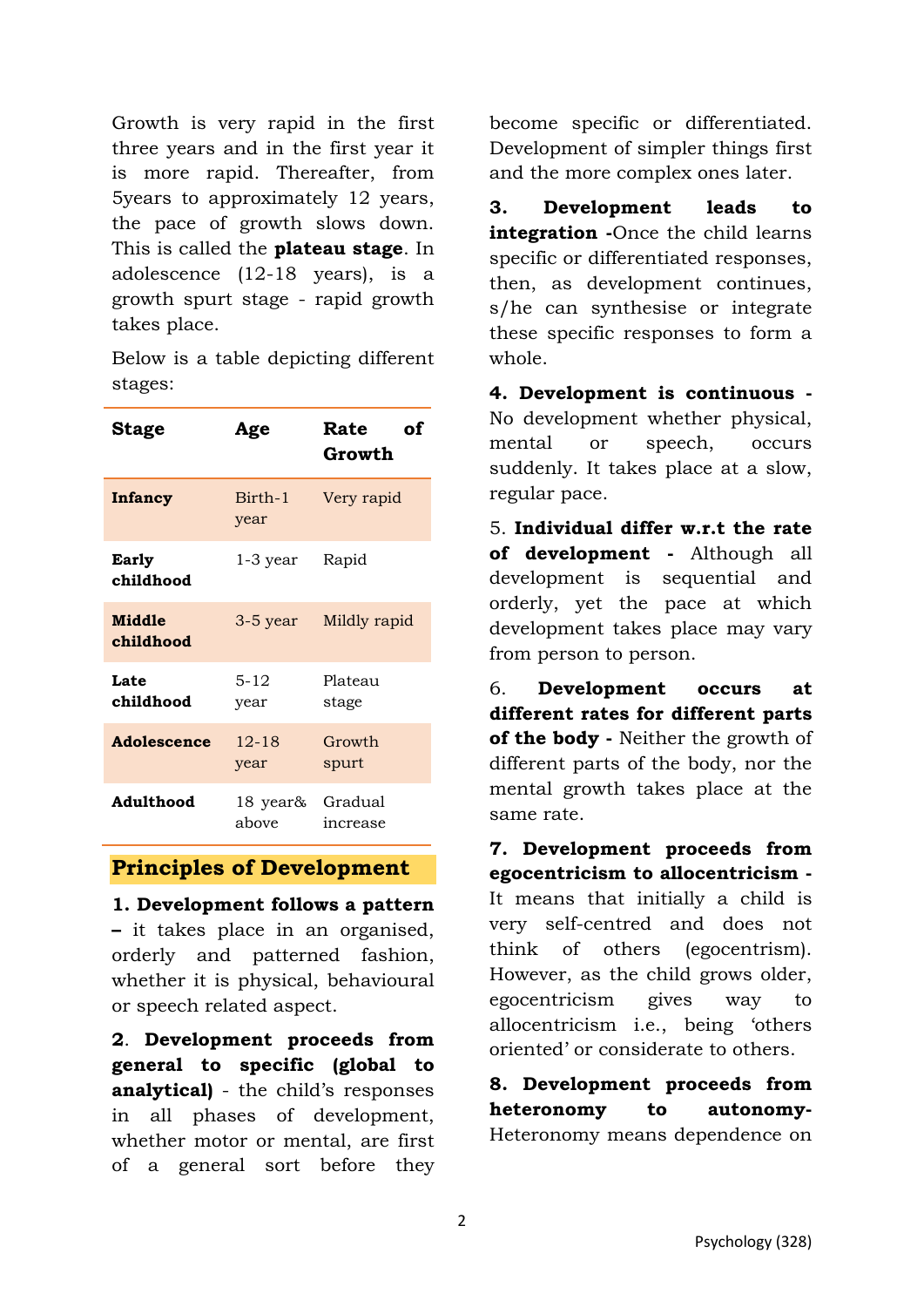others, while autonomy means self-reliance.

**9. Development is Predictable**  the rate of development is fairly constant for each child. This shows that it is possible to predict the future level of development of the child.

# **How is the knowledge of the principles of development important?**

1. It helps us to know what to expect and when to expect it. This provides an accurate picture of the child's capability at a particular age.

2. It gives information on when to stimulate and when not to, i.e., provide opportunities or wait for maturation.

3. It helps parents, teachers, to prepare them before hand for the bodily changes, interests and behaviours that are to take place.

The rate and pattern of development can be changed by certain conditions inside and outside the body. Certain factors like nutrition, sex. Intelligence, injuries and diseases, race, culture etc. also contribute to these differences.

# **Approaches to study development**

The two main approaches to studying development are –



Advantages and disadvantages of cross-sectional approach;





### **Do You know?**

The brain attains mature size around six to eight years of age.

The feet, hands and nose reach their maximum development during early adolescence.

The heart, liver, digestive system etc. grow during adolescence.